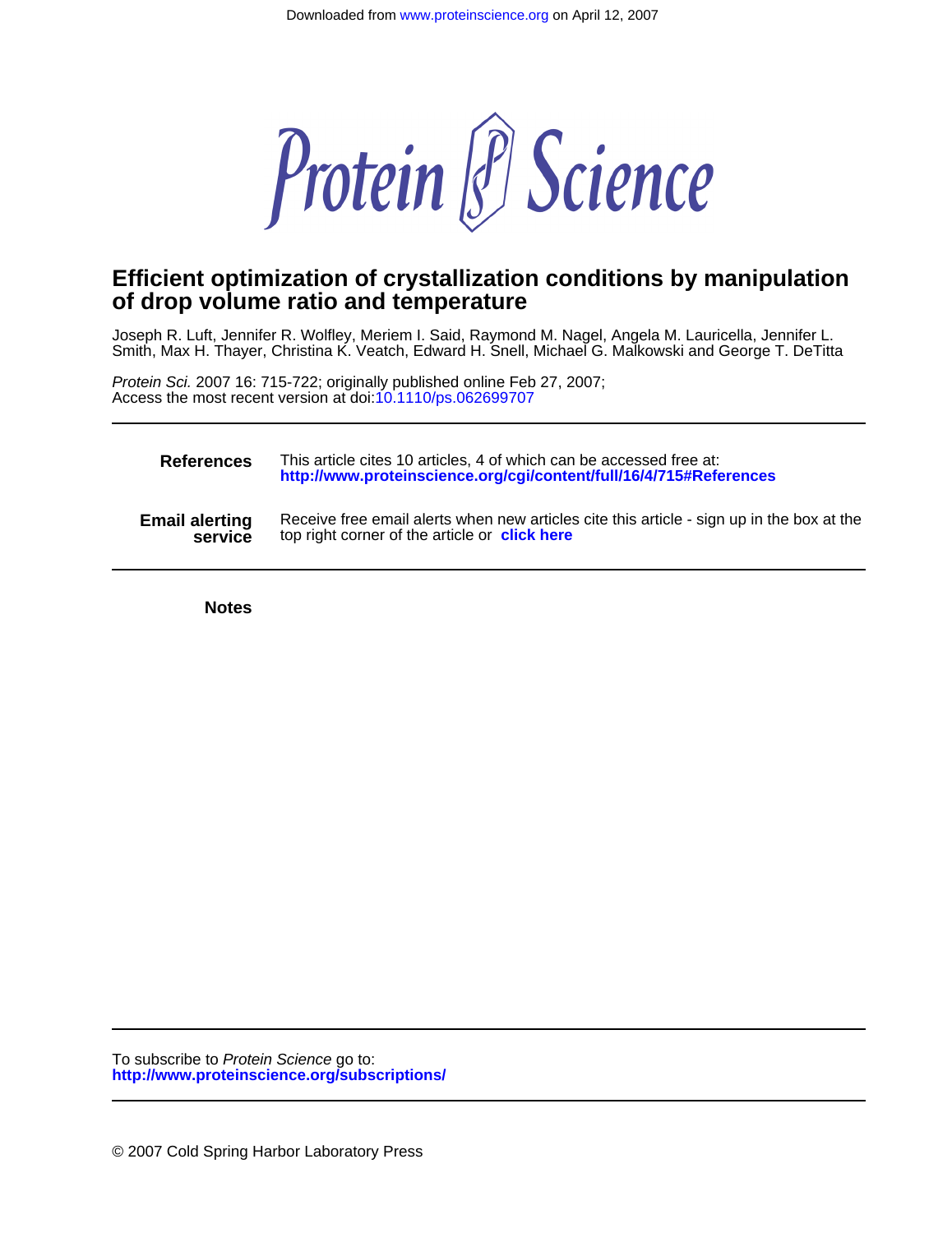# Efficient optimization of crystallization conditions by manipulation of drop volume ratio and temperature

JOSEPH R. LUFT, <sup>1,2</sup> JENNIFER R. WOLFLEY,<sup>1</sup> MERIEM I. SAID,<sup>1</sup> RAYMOND M. NAGEL,<sup>1</sup> ANGELA M. LAURICELLA, $^{\rm 1}$  JENNIFER L. SMITH, $^{\rm 1}$  MAX H. THAYER, $^{\rm 1}$ CHRISTINA K. VEATCH, $^1$  EDWARD H. SNELL, $^{1,2}$  MICHAEL G. MALKOWSKI, $^{1,2}$ AND GEORGE T. DETITTA<sup>1,2</sup>

<sup>1</sup>Hauptman-Woodward Medical Research Institute, Buffalo, New York 14203, USA <sup>2</sup>Department of Structural Biology, SUNY at Buffalo, Buffalo, New York 14203, USA

(RECEIVED December 1, 2006; FINAL REVISION December 15, 2006; ACCEPTED December 20, 2006)

#### Abstract

An efficient optimization method for the crystallization of biological macromolecules has been developed and tested. This builds on a successful high-throughput technique for the determination of initial crystallization conditions. The optimization method takes an initial condition identified through screening and then varies the concentration of the macromolecule, precipitant, and the growth temperature in a systematic manner. The amount of sample and number of steps is minimized and no biochemical reformulation is required. In the current application a robotic liquid handling system enables highthroughput use, but the technique can easily be adapted in a nonautomated setting. This method has been applied successfully for the rapid optimization of crystallization conditions in nine representative cases.

Keywords: protein crystallization; high throughput; optimization; temperature

The importance of obtaining a crystal for X-ray crystallographic studies is difficult to overstate; it is required to reach the goal of a three-dimensional structure of the target molecule. Producing crystals of biological macromolecules is often a challenging task. For 119,721 targets entered into TargetDB by the worldwide structural genomics centers, only 14.1% of the purified, soluble targets produced a crystal structure (Berman et al. 2000). The crystallization of biological macromolecules can be considered as a two-stage process. The first stage, ''screening,'' determines chemical and physical conditions under which the sample has a propensity to crystallize. The second stage, ''optimization,'' refines the chemical and physical parameters to produce crystals suitable for analysis by X-ray diffraction. Optimization methods have not been brought to high-throughput contemporaneously with screening (Chayen and Saridakis 2002).

Jancarik and Kim (1991) used a sparse matrix approach to design a set of solutions (cocktails) to screen and identify crystallization conditions; these solutions are readily available in commercial kits. An expansive collection of chemicals known to crystallize macromolecules appears in the literature. It is not practical or feasible to exhaustively screen all of the combinations of these chemicals. These cocktails incorporate a range of pH, chemical species, and concentrations. A sparse matrix design is used to formulate a reasonable number of cocktails to survey the vast chemical landscape. When even a single experiment produces a crystalline outcome, the screening experiments are considered successful.

Optimization makes use of information derived from the screening experiments to produce crystals of sufficient size and quality for diffraction. Both environmental variables (such as temperature) and chemical variables (type and concentration of chemicals and the solution pH) are refined. It is advantageous when multiple experiments produce outcomes suitable for optimization from different cocktails. The crystals produced from these chemically distinct solutions often have different physical properties, which

Reprint requests to: Joseph R. Luft, Hauptman-Woodward Medical Research Institute, 700 Ellicott Street Buffalo, NY 14203, USA; e-mail: luft@hwi.buffalo.edu; fax: (716) 898-8660.

Article published online ahead of print. Article and publication date are at http://www.proteinscience.org/cgi/doi/10.1110/ps.062699707.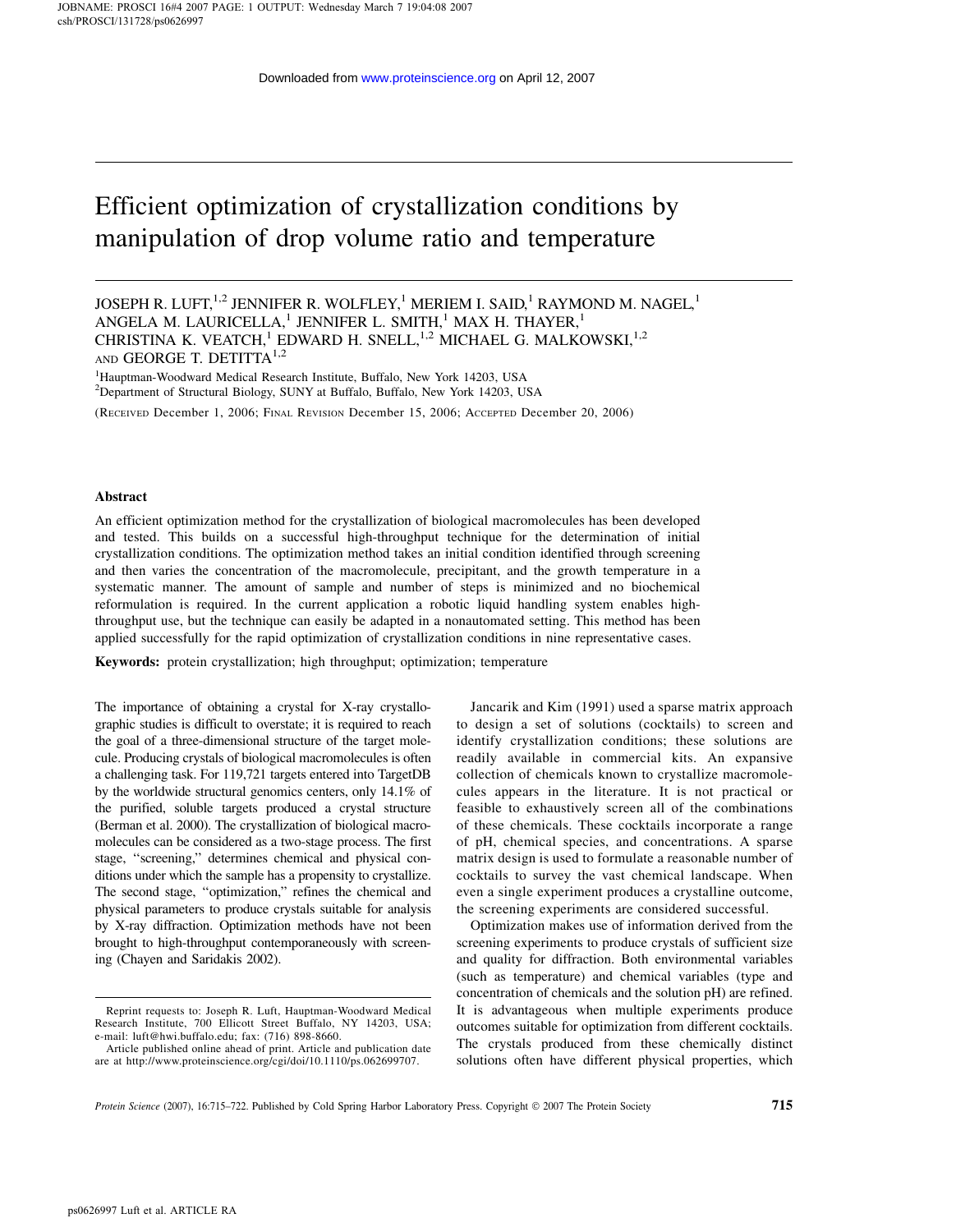can be exploited to provide alternatives if difficulties are encountered downstream during optimization, X-ray diffraction, or structure solution and refinement.

A widely used optimization strategy, the grid screen, arrays chemical variables identified during screening experiments to refine the chemical conditions and produce crystals of increased volume (Cox and Weber 1988). The concentration of a precipitating agent (the chemical species that is primarily responsible for driving the macromolecule to a state of supersaturation) and solution pH are varied in a regular fashion from an initial coarse screen to finer grids in a series of successive experiments. Another experimental design, first reported to crystallize Bacillus stearothermophilus tryptophan tRNA synthetase, refines crystallization solutions using an incomplete factorial to distribute crystallization variables in a randomized and balanced manner (Carter and Carter 1979). Using stepwise multipleregression analysis, scores of crystal quality are correlated to design the next series of experiments.

Both the grid and incomplete factorial approaches produce a common product. They describe the next generation of cocktails that will be used to optimize crystallization conditions. Regardless of the method used to design these solutions, time and materials must be expended to prepare them. The majority of the time required to set up optimization experiments is devoted to formulating and then producing cocktail solutions. A significant time-savings and potential increase in reproducibility would be realized if solutions which produced crystals in the screening experiments could be directly employed for optimization without the need to reformulate.

The use of temperature to control the level of supersaturation in crystallization experiments is well-established for small molecules, but remains an underutilized variable for the crystallization of macromolecules (Rosenberger 1986; Landsberg et al. 2006). Despite its limited use, temperature has been shown to be an important and generally applicable variable for the crystallization of biological macromolecules.

Batch crystallization methods, including microbatchunder-oil (Chayen et al. 1992), combine an aliquot of protein and cocktail solution for crystallization. The two solutions merge to form an experiment drop. Microbatchunder-oil differs from traditional batch methods because it uses oil to containerize and to retard the rate of dehydration of the aqueous experiment drop. Batch methods are in general well-characterized (Koszelak et al. 1996), can be used with small solution volumes, and can be incubated at a variety of temperatures (Chayen et al. 1990). Manipulating the concentration of the protein and precipitating agent by varying their ratios to each other has been demonstrated to be an effective and efficient way to produce high-quality crystals using batch methods (Rayment 2002).

The microbatch-under-oil technique has been used for both screening and optimization experiments during this

study. Crystallization outcomes are presented for eight different proteins that have been optimized for crystal volume using a high-throughput Drop Volume Ratio/ Temperature (DVR/T) method. This method can be setup rapidly with a small volume of protein solution. There is no need to reformulate protein or cocktail solutions from those used for the screening experiments. DVR/T experiments sample temperature simultaneously with the concentrations of the protein and cocktail solutions.

#### **Results**

Eight biological macromolecules submitted to the Center for High-Throughput Structural Biology were used for this study. These represented typical problems and ranged from 25- to 75-kDa molecular weight (Table 1; Fig. 1A–I). Screening experiments for these samples at 23°C produced outcomes ranging in quality from needles and highly twinned plates to small single crystals. The effects of changing the experiment drop composition (volume of protein to crystallization cocktail) and temperature on the outcomes of these experiments are readily observed (Fig. 1).

A simultaneous, microscopic assessment of the outcomes shows the incubation temperature affected all of these samples. Examples where solubility is directly (Fig. 1A) and inversely related to temperature (Fig. 1D) are observed by comparing the number of clear (undersaturated) outcomes to the number of supersaturated outcomes (phase separation, precipitate or crystals) for each group of 64 experiments. The experiment drop chemistry plays an important role in the relationship between a protein's solubility and temperature. Interestingly, the solubility dependence on temperature can be reversed by changing the chemistry of the cocktail solution for the same protein, (Fig. 1A,B). Sample P6306 (Fig. 1A) is more soluble with an increase in temperature using a cocktail solution of 100 mM Na Acetate pH 5.0, 100 mM NH4SCN, 20% (w/v) PEG

Table 1. Protein solutions used for optimization

| Figure 1 | Protein            | [Protein]<br>mg/mL | Protein solution                                   |
|----------|--------------------|--------------------|----------------------------------------------------|
| A        | P <sub>6306</sub>  | 20                 | 10 mM Tris pH 7.4, 100 mM NaCl                     |
| B        | P <sub>6306</sub>  | 20                 | 10 mM Tris pH 7.4, 100 mM NaCl                     |
|          | P <sub>5687</sub>  | 4                  | 20 mM HEPES pH 7.6, 100 mM                         |
|          |                    |                    | NaCl, $5\%$ (v/v) glycerol,<br>1 mM DTT, 1 mM EDTA |
| D        | P <sub>6</sub> 334 | 9                  | 50 mM Tris pH 8.5, 500 mM NaCl                     |
| E        | P <sub>6</sub> 127 | 35                 | $20 \text{ mM}$ Tris pH $9.0$                      |
| F        | P <sub>6512</sub>  | 20                 | 10 mM Tris pH 7.5, 0.02% (w/v)                     |
|          |                    |                    | Na Azide                                           |
| G        | P <sub>6510</sub>  | 10                 | 50 mM Tris pH 7.6, 1 mM EDTA                       |
| H        | P <sub>6102</sub>  | 11                 | 50 mM K Phosphate pH 7.4,<br>100 mM KCI            |
|          | P6893              | 10                 | $20 \text{ mM}$ Tris pH 7.6                        |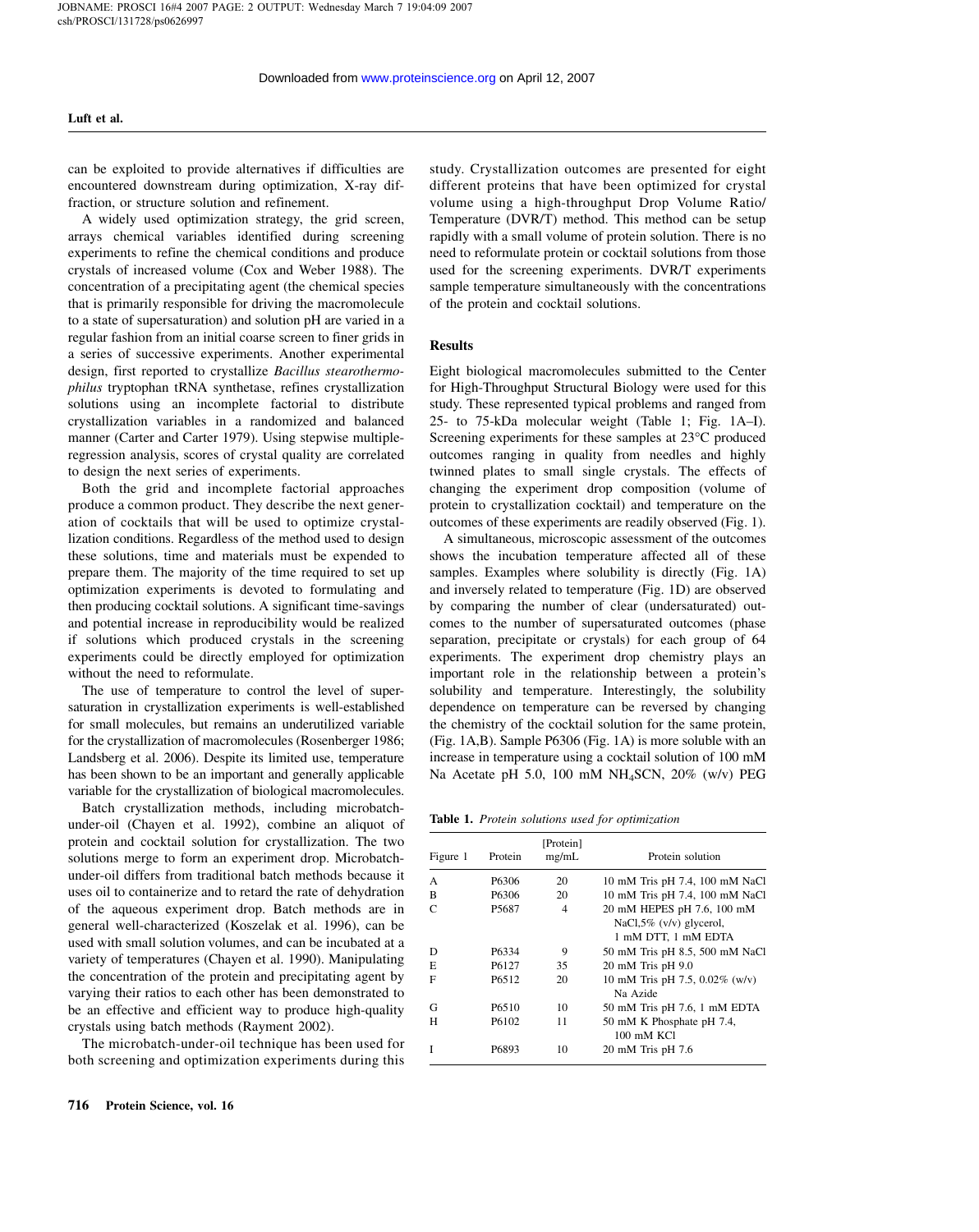

Figure 1. Outcomes of DVR/T experiments. All of the images have a well diameter (circle) of 0.9 mm. The highlighted thumbnail image is considered a "good outcome" and is enlarged to the *right* of the array. Each array of 64 images (4 rows  $\times$  16 columns) is a single-protein and cocktail solution. The numbers 1 through 16 correlate with the volume of protein and cocktail solution used to construct the experiment drop. A gradual progression of inversely related volume ratios takes place in the series of images. Column 1 has the highest volume of protein and lowest volume of cocktail solution; column 16 has the highest volume of cocktail and lowest volume of protein solution. The four different temperatures used to incubate the plates ( $4^{\circ}$ C,  $14^{\circ}$ C,  $23^{\circ}$ C, and 37°C) appear along the *left* side of each array. All images were recorded three weeks after the experiment was set up. The protein and cocktail solutions (A–I) are listed in Tables 1, 2, respectively.

4000. P6306 is less soluble with increasing temperature (Fig. 1B) using a cocktail solution of 100 mM MOPS pH 7.0, 100 mM NH4Br, 80% (v/v) PEG 400. In most cases there is a readily identified, optimum temperature for crystallization. The optimum temperature for this group of proteins (highlighted by the thumbnails of ''good'' outcomes) varies and is distributed across all four temperatures.

Varying the volume ratio used to compose the experiment drop can lead to a dramatic change in crystal morphology. An example of this effect, at a constant temperature of 23°C, appears in Figure 1I. In this series of experiments, fibrous, dendrite crystals abruptly change to plate morphology. Dendrites form at a higher concentration of protein (hereafter designated [protein]) and lower [cocktail] in the experiment drop. The demarcation takes place when the cocktail volume is held constant at 200 nL, while the protein volume decreases from 250 nL (experiment number 7, 23°C) to 200 nL (experiment number 8, 23°C). This decreases the

[protein] and increases the [cocktail] sufficiently to cause the dramatic shift in morphology. These trends in morphology continue for both dendrites and plates in sequential progression away from this boundary.

Crystals that were judged to be of good optical quality appeared across the range of drop volume ratios used for these experiments. An example where the best crystals form near one volume ratio extreme ( $V_{\text{protein}} > V_{\text{cocktail}}$ ) is P5687 (Fig. 1C). It should be noted that the starting concentration of P5687 was relatively low (4 mg/mL). This makes the higher volume ratio of protein to cocktail producing the best crystals somewhat intuitive. It demonstrates crystal quality can be improved by changing the volume ratio without the need to reformulate (concentrate) the protein solution.

The 1536 well microassay plates used to set up these experiments have narrow, conical wells (0.9 mm diameter at the bottom of the well); crystal retrieval from these plates is not easily achieved. As such, there is no X-ray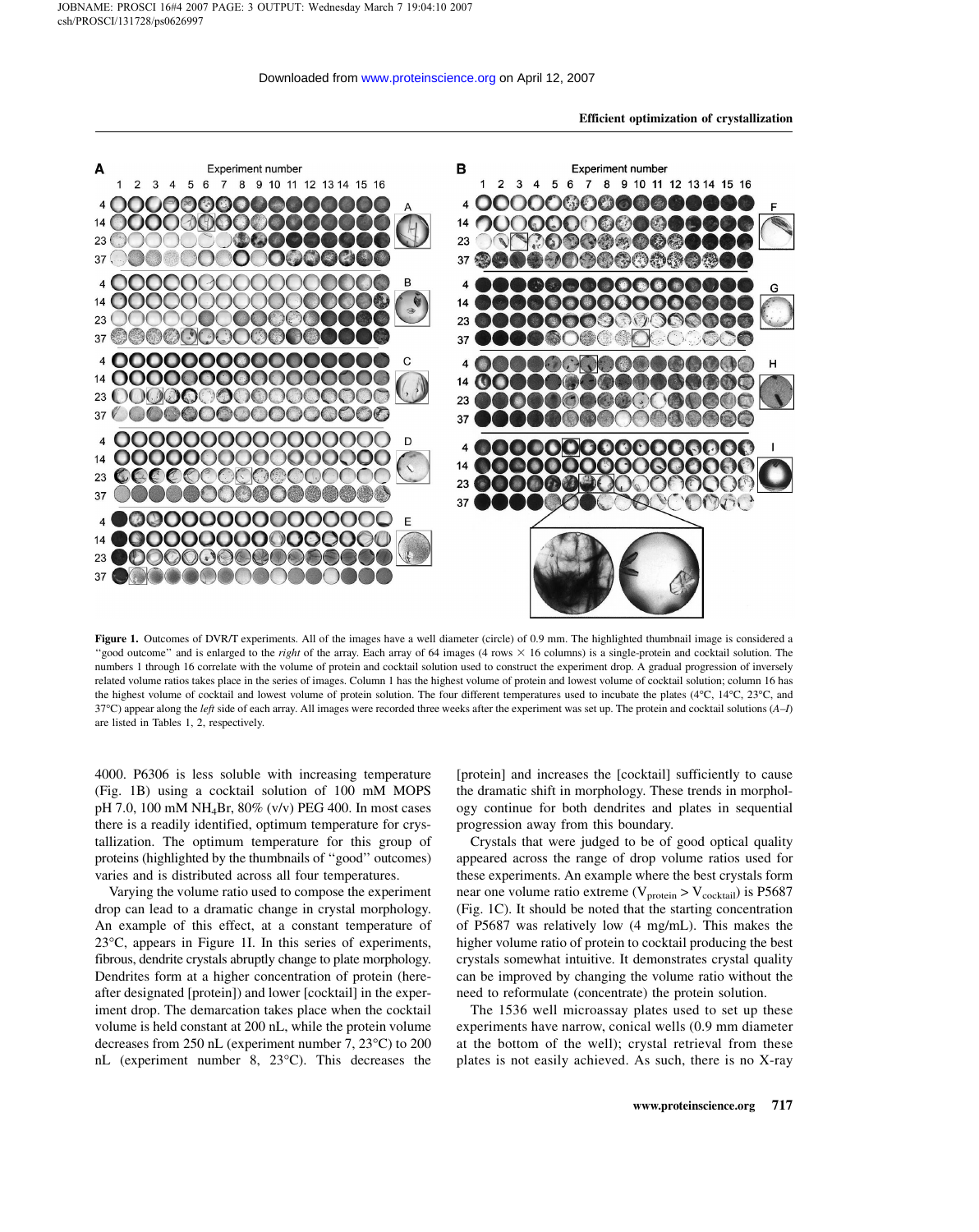data to demonstrate the quality of diffraction. These small-volume batch experiments are designed to quickly identify optimized crystallization conditions. Scale-up for X-ray diffraction analysis is the next challenge.

#### **Discussion**

Every crystallization protocol will take a unique path through the phase diagram influencing the experiment's outcome (Ries-Kautt and Ducruix 1992). The DVR/T method uses exactly the same microbatch-under-oil crystallization protocol for both screening and optimization. Using the same protocol improves reproducibility and eliminates the complication of converting crystallization conditions from one method used for screening to another for optimization (Chayen 1998). The optimized conditions will need to be reproduced in a container that is better suited for retrieving the crystals; this may require an increase in solution volumes. The method has another practical advantage; it makes use of the same cocktails for screening and optimization. This prevents batch differences caused by reformulation. Cocktails, especially those containing PEGs, undergo chemical changes over time (Jurnak 1985). The high-throughput crystallization screening experiment uses some variety of polyethylene glycol (PEG) in >1000 of the 1536 cocktail solutions. Aged PEG solutions have been reported to produce crystals of RNase A minor trimer that could not be obtained using freshly prepared solutions of PEG (Liu et al. 2002). This aging of the cocktails can cause considerable difficulty when attempting to reproduce and optimize results from the screening experiments. If the optimization experiments are set up shortly after the screening experiments, then using exactly the same solutions for screening and optimization can eliminate this aging effect. If the cocktails are not freshly prepared prior to setting up the screening experiments, the DVR/T approach may improve reproducibility by making use of these same ''aged'' screening cocktails for optimization.

The DVR/T method has proven to be extremely effective in optimizing initial hits. While simple to perform and analyze, the optimization protocol is deceptively multiparametric but appropriately so for the task at hand. Carter and Yin (1994) explored Harden-Sloane response-surface designs to optimize crystallization conditions. They found it was advantageous to sample the effects of protein concentration and supersaturation simultaneously. The DVR/T technique implicitly samples supersaturation space. This is an effective way to detect the presence of optimal conditions that lie well outside the range of supersaturation investigated in traditional optimization methods.

In the microbatch-under-oil method, the initial hit is a logical point to start the optimization. Rather than following a complicated path to reach a nucleation point, the

initial conditions are well known; they are not dependent on time or geometry. Figure 2 shows a simplified phase diagram for crystallization. The initial crystallization condition is known to be at a metastable state (nucleation was heterogeneous) or a labile state (nucleation was spontaneous and homogeneous). To optimize this condition the supersaturation has to be decreased such that nucleation still occurs while approaching the lower level of supersaturation that is ideal for crystal growth. This promotes a small number of crystal nuclei and prolongs the growth of those into large crystals. The DVR/T experiments sample different volume ratios with a midpoint (equal volume of protein and cocktail solution) mimicking the initial crystallization condition. Depending on the location of this condition on the solubility diagram, the DVR/T path may first sample a local maximum of supersaturation; however, it will also sample points where there is a decrease in the supersaturation. The DVR/T technique should be centered on the temperature of the initial crystallization hit (23°C for the experiments presented in this paper) to ensure that the starting point falls in the labile or metastable zone.

In a DVR/T experiment, a range of pH values will be sampled. The protein and cocktail solutions typically contain different buffers. The  $[Buffer]_{\text{cocktail}} > [Buffer]_{\text{protein}}$ so that the pH of the cocktail solution dominates the experiment drop. As the ratio of protein to cocktail solutions changes, pH is effectively used as a variable during the screening experiments. Fine screening of pH as a single variable has been successfully used for optimization (McPherson 1995). The range sampled in the DVR/T method will depend in part upon the type and concentration of the buffers used in the cocktail and protein solutions. It will also depend on the volume of



Figure 2. Drop volume ratio effect on supersaturation. Crystals are observed in the screening trials with a 1:1 ratio of protein to cocktail solution (1) or (2). Holding all other variables constant, we assume this experiment falls someplace in the labile zone where spontaneous homogeneous nucleation will occur. Varying the volume ratio of protein to cocktail solution (in a series of batch crystallization experiments) will sample points that lie roughly along a path indicated by the arrows on the graph. Different areas in the solubility diagram where the [protein] is higher and the [precipitating agent] is lower, and where the [precipitating agent] is higher and the [protein] is lower will be sampled.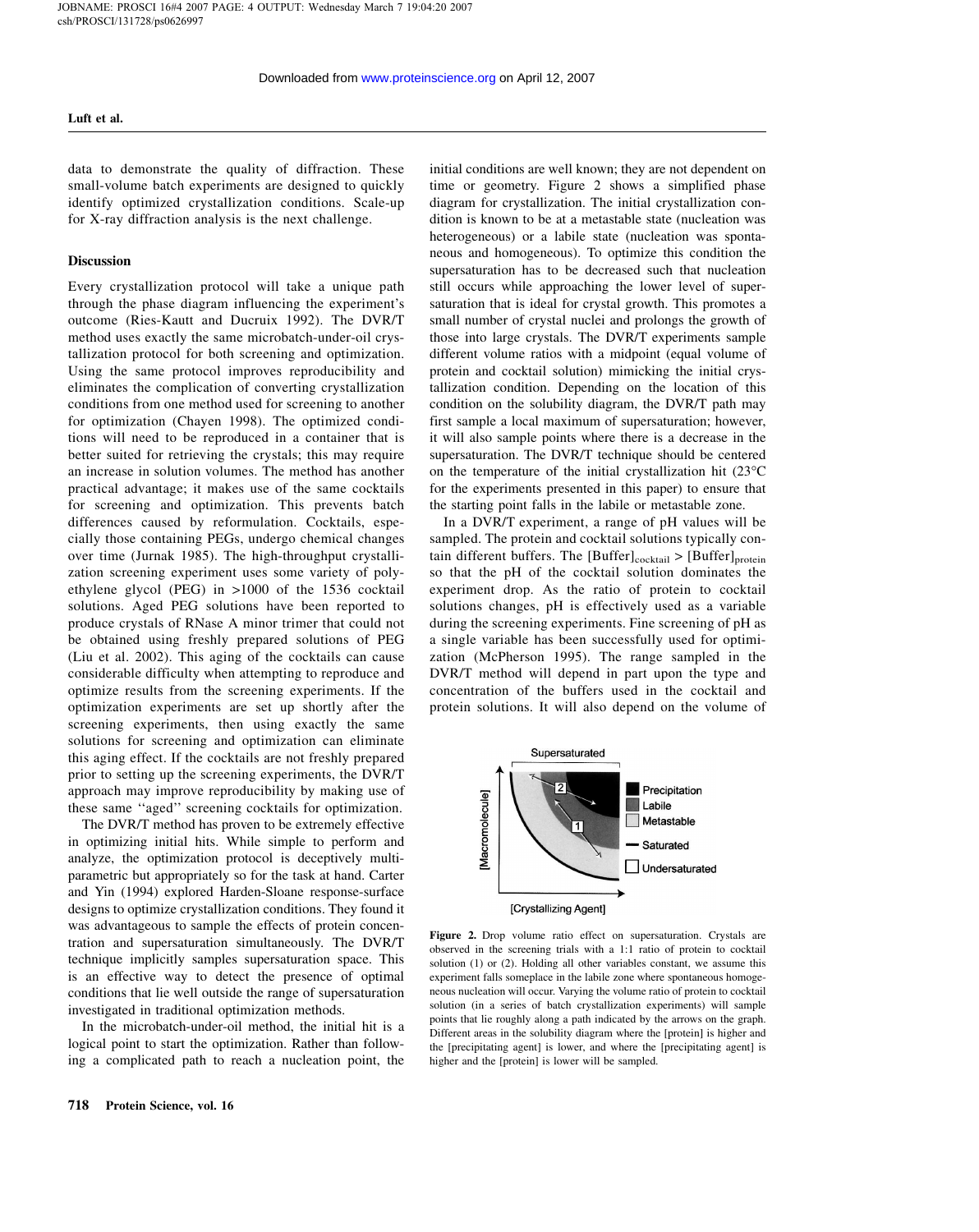cocktail and protein solution in the experiment drop. Using P5687 as an example, the cocktail buffer is 100 mM Citrate, pH 4.0 and the protein buffer is 20 mM HEPES, pH 7.6. The cocktail buffer will dominate the pH if the solutions are combined in an equal volume ratio (50 mM Citrate, 10 mM HEPES). However, at the extreme of the volume ratio (23% cocktail, 77% protein) the protein's buffer will significantly affect the final pH of the experiment drop (23 mM Citrate, 15 mM HEPES). This sampling of pH will be a volumetric titration of the Buffer $_{\text{cocktail}}$  and Buffer $_{\text{protein}}$ . The pH of DVR/T experiments will also depend upon the incubation temperature, in particular the temperature coefficient of the buffers. This effect can be significant when experiments are being incubated in a range of temperatures from 4°C to 37°C.

The experiments presented here show that temperature is a very significant variable. Studies have shown that temperature influences protein solubility, affecting both nucleation and crystal growth (Giegé and Mikol 1989). It is an important, and yet often ignored, variable for crystallization that will have some effect on solubility for the majority of samples (Christopher et al. 1998). The effects of temperature are not always obvious. Within a narrow 5°C temperature range three different growth mechanisms were reported for crystals of tRNA<sup>PHE</sup> (Ng et al. 1997). Calculations predict the existence of a highly concentrated layer of metastable liquid–liquid protein phase separation on the surface of the growing crystal. This layer has an effect on both the kinetics of nucleation and the growth of macromolecular crystals and is critically dependent on temperature (Haas and Drenth 2000). Temperature induction (brief incubation of the crystallization experiment at an elevated temperature from subsequent growth) was required to crystallize GrpE from Thermus thermophilus (Kitano et al. 1998). Temperature change has also been used to reduce microheterogeneity (Leinala et al. 2002) and has been shown to cause conformational changes in the structure even after crystals have formed (Dunlop et al. 2005). Samples which do not show a temperature-dependent solubility in one condition may well be sensitive in others. The DVR/T method does not separate specific temperaturerelated effects but does make use of temperature during optimization. The relationship between temperature and solubility is readily observed in the results, guiding the choice of a preferred crystallization condition.

Crystallization is a complex process and the DVR/T embraces this as an optimization method. As described above variables exploited by the nature of the method include [protein], [precipitating agent], pH, temperature, and even the kinetics of supersaturation. All of these factors influence the outcomes of the crystallization experiments (Fig. 1). These variables are highly correlated and not sampled in fine-enough detail to gain theoretical insight but do provide an expansive empirical overview of a sample's crystallization

behavior. Extracting information on the contribution of an individual parameter to the crystallization would require a more sophisticated optimization screen taking into account the correlation between variables and the nonlinearity of response to a change in any individual variable.

Optimization takes place by a qualitative visual assessment of the resulting crystals. X-ray analysis of the resulting crystals is the only method that provides a quantitative evaluation of the optimization. This is a logical next step for the final round of optimization before X-ray structural data collection takes place. However, as it stands the DVR/T method is directly applicable to neutron diffraction studies. Neutrons are uniquely sensitive to protonation state or hydrogen positions, key to many biological mechanisms. Typically, structures derived from X-ray data already exist and crystallization conditions are known. Neutron sources are far less intense than the equivalent synchrotron X-ray source and neutrons are weakly scattered. Therefore, a key step to enabling successful neutron diffraction is maximizing the volume of those crystals (Snell et al. 2006). DVR/T naturally achieves this by providing a fine sampling around the X-ray optimized conditions. As the crystal is already known to diffract, visual results on volume and volume trends from DVR/T can be immediately used to enable neutron studies.

Perhaps the most striking result of the method is that a small change can have a dramatic effect on the result. Conditions that would otherwise not be considered as a starting point for optimization are strikingly close to the conditions required for producing visually perfect single crystals. This offers a potential method to address the 86% of soluble proteins that do not form crystals. Using highthroughput methods, the DVR/T technique could be used as a secondary hit screen. With a minimal amount of sample the top 24 initial hits could be run through the DVR/T method instead of a single initial condition. The technique could also be used to explore an often overlooked problem in initial condition screening. A perfect crystallization condition results in a large single crystal. Nucleation is a stochastic process with inherent variability. In the perfect case this variability can produce a range of zero, one, or several nucleation points that grow into crystals. A perfect crystallization condition may not be identified as such, i.e., a clear drop could result. One could replicate the number of experiments to try and exclude this at the expense of sample needed. However, the DVR/T method provides a visual indication of the crystallization space around a condition. A clear drop surrounded by a sea of drops containing small crystals can be immediately identified and that condition revisited. This does not preclude missing a condition in the initial hit screen and the application of DVR/T to that case is an area of future research.

While DVR/T is a powerful method, a note of caution needs to be sounded. The DVR/T experiments are not ideal, static batch experiments; they will dehydrate over time even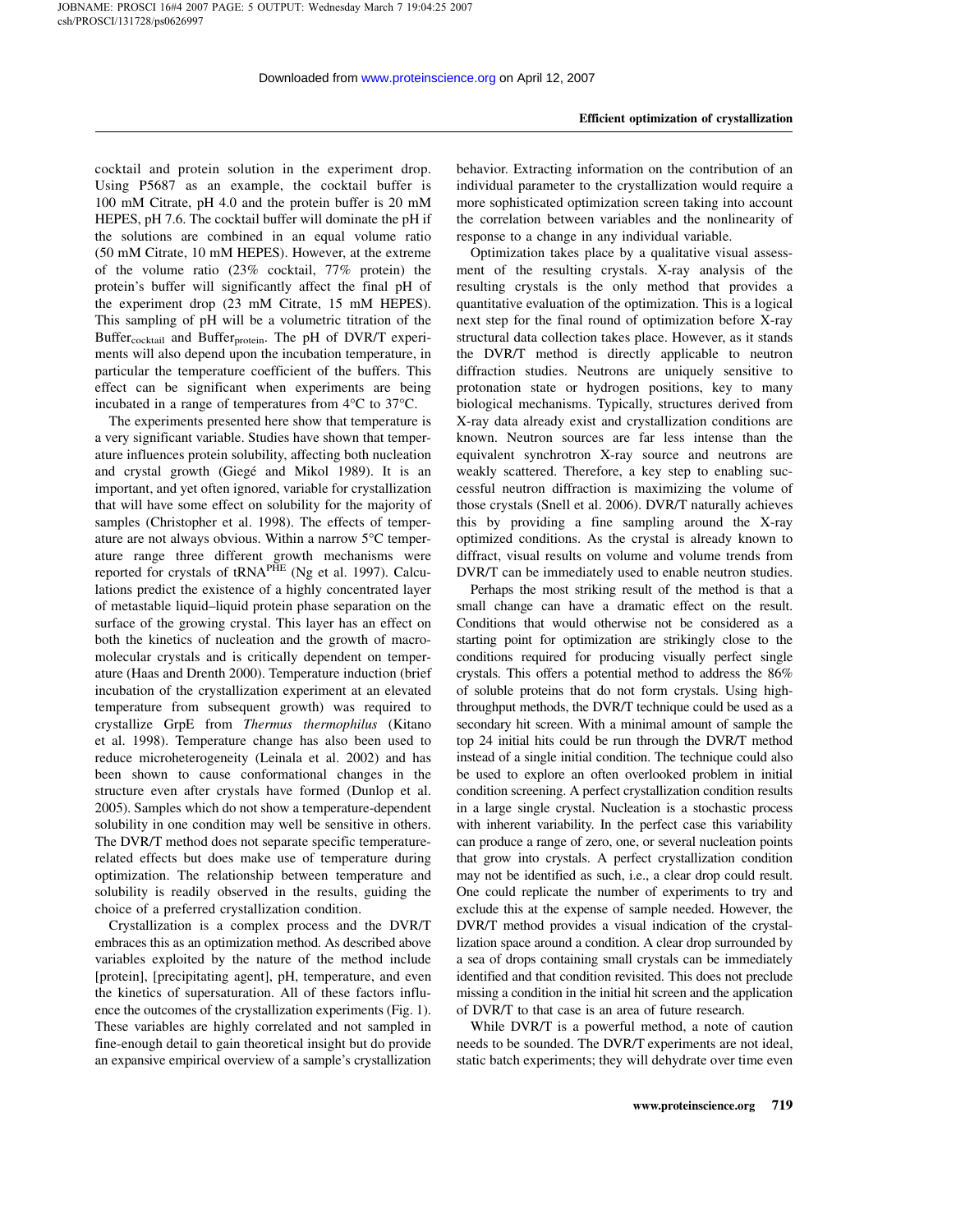

Figure 3. Experiment drop composition. This graph illustrates the volumes of protein and cocktail solutions used to construct the experiment drops. Progressing from experiment 1 through 16, there is a sequential decrease in the volume percent (and correlated concentration) of the protein solution, in the experiment drop ranging from a high of  $77\%$  (v/v) to a low of  $25\%$ (v/v). The inverse relationship exists for the cocktail solution; its volume percent progressively increases from 23% (v/v) to 75% (v/v). The final drop volume is not held constant, ranging from 350 to 800 nL. This was done to reduce the amount of protein solution required to set up these experiments.

when covered by oil. The rate of dehydration is not constant. Plates incubated at 4°C will dehydrate more slowly than those stored at 37°C. The drop volume will in part determine the impact of this dehydration. At constant temperature, the dehydration will occur at approximately the same rate for drops of different volumes. When the same volume of water evaporates, the relative increase in concentration of nonvolatile components is roughly double for a 350-nL compared to an 800-nL drop. This affects the rate at which the protein solution supersaturates, an influential variable on the outcome of crystallization experiments (Luft and DeTitta 1997). Even in cases where DVR/T may fail to produce crystals of sufficient quality it will provide considerable insight on the effects of temperature and chemistry on the sample's solubility. This knowledge will aid a more detailed approach to optimizing these recalcitrant samples.

DVR/T optimization experiments can be set up in any laboratory that crystallizes biological macromolecules. The method makes use of the initial hit and the biochemical conditions associated with that hit alone. It is highly suited to automation yet robotic techniques are not needed (but they do speed up the process). In the case of the Center for High-Throughput Structural Biology, a significant community of 700 researchers makes use of the high-throughput screening facilities. This laboratory, located at the Hauptman-Woodward Medical Research Institute, screens 200 samples each month to identify crystallization conditions. Data tracking and image packaging software needs to be developed and refined before the DVR/T method can be offered to this community of researchers to optimize crystallization conditions identified during screening. This will add significantly to the automation of the pipeline from macromolecule to structure.

### Materials and Methods

The samples used for the crystallization experiments were provided by investigators through the Center for High-Throughput Structural Biology (www.chtsb.org). These were soluble proteins of unknown structure. A high-throughput infrastructure was used to screen for initial crystallization conditions (Luft et al. 2003), thereby identifying suitable cocktails for optimization. Eight proteins that produced results, ranging in quality from needles and highly twinned plates to small single crystals, were randomly selected for the optimization experiments. The protein solutions used for both the screening and optimization are listed (Table 1). None of the samples had been crystallized previously. The screening facility utilizes source/destination plate protocols with the TANGO™ liquid handling system (Matrix Technologies Corp.) to set up microbatch-under-oil crystallization experiments. The experiments were set up in 1536-well experiment plates (Greiner BioOne) using USP-grade mineral oil (Sigma). Upon completion, each experiment plate contained a single-protein solution combined with an equal volume of 1536 different crystallization cocktails under mineral oil; each well held a unique experiment drop (200 nL protein + 200 nL cocktail). An automated imaging system recorded the experiments' outcomes immediately after the addition of the protein

96 well source plates



1536 well experiment plate

Figure 4. High-throughput DVR/T optimization. An entire source plate holding as many as 96 cocktail solutions is simultaneously aspirated and dispensed into an oil-filled, 1536-well experiment plate using a 96-channel liquid handling system. The same process is used to deliver protein solution to the experiment plate. The 96 syringes in the liquid handling system are arranged in an  $8 \times 12$  array. The syringes are geometrically centered on every fifth well of a 1536-well plate. Each syringe dispenses solution into a  $4 \times 4$  array of 16 adjacent wells in the experiment plate. Four replicate plates are prepared and separately incubated at temperatures of 4°C, 14°C, 23°C, and 37°C. Individual experiment plates hold as many as 96 different proteins and cocktails at 16 different volume ratios each.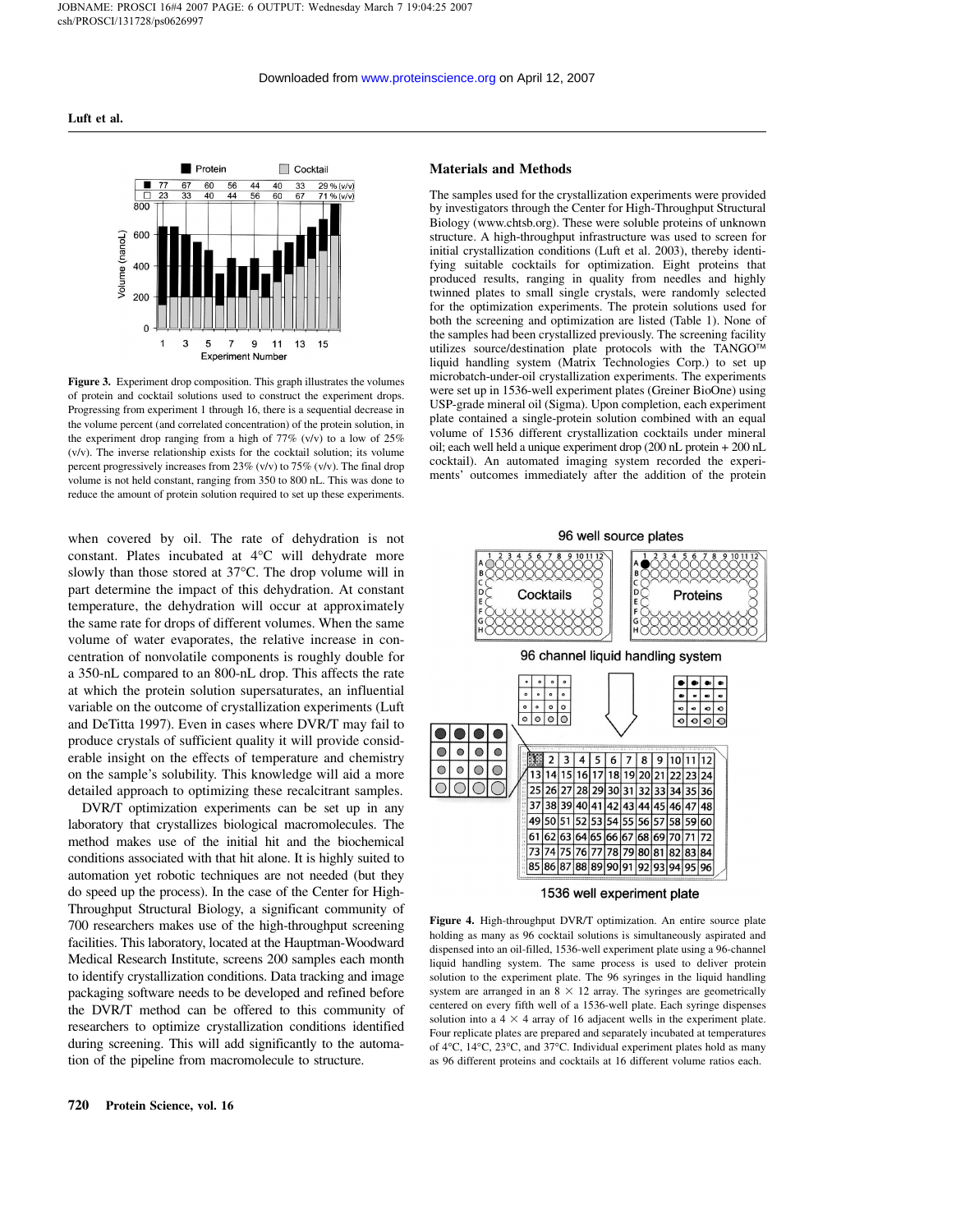solution, and weekly thereafter for one month. Outcomes were reviewed to identify those that have potential in optimization trials.

For the optimization step, microbatch-under-oil crystallization experiments were set up using a PlateMate2x2 liquid handling system equipped with a 96-channel syringe head (Matrix Technologies Corp.). Oil  $(5 \mu L)$  was delivered to each well of a 1536well microassay plate. Next, two separate 96-well source plates were prepared. The first contained  $25 \mu L$  aliquots of as many as 96 different protein solutions; the second held aliquots of crystallization cocktails arrayed to match the proteins. The 96 cocktail solutions were simultaneously aspirated from the source plate (once) and dispensed into an oil-filled 1536-well experiment plate (16 times) at the volumes shown (Fig. 3). Each of the 96 syringes dispensed one cocktail solution at volumes ranging from 0.15 to 0.60  $\mu$ L into a 4  $\times$  4 array in the experiment plate (Fig. 4). This process was repeated to prepare four replicate plates. The protein solutions were delivered in a volume range of  $0.15-0.50 \mu L$ into the same four experiment plates that contained the cocktails. These deliveries were completed in <1 h. Plates were centrifuged at low speed to merge the cocktail and protein solutions. A single  $25$ - $\mu$ L aliquot of protein was sufficient to prepare four replicate 16 protein:cocktail drop volume ratio trials. The four plates were separately incubated at temperatures of 4°C, 14°C, 23°C, and 37°C. These values were chosen to sample a range of temperatures nearing the extremes of the range for crystallization (4°C through 37°C); this includes values near commonly (4°C and 23°C) and infrequently (14°C and 37°C) sampled temperatures (Charles et al. 2006). All of the crystallization experiments (screening and optimization) were set up and imaged weekly at 23°C. It required 25 min to image each plate; plates were returned to an incubator immediately after imaging. After setting the screening experiments, protein solutions were stored at  $-80^{\circ}$ C for several months before being used for optimization trials. The same mineral oil, 1536-well plates, protein solutions (Table 1), and cocktail solutions (Table 2) were used in both the screening and optimization trials.

Table 2. Cocktail solutions used for optimization

| Figure 1 | Cocktail solution                                                                                                                             |  |  |
|----------|-----------------------------------------------------------------------------------------------------------------------------------------------|--|--|
| A        | 100 mM Na Acetate pH 5.0, 100 mM $NH_4$ SCN,<br>20% (w/v) PEG 4,000                                                                           |  |  |
| B        | 100 mM MOPS pH 7.0, 100 mM NH <sub>4</sub> Br, 80%<br>$(v/v)$ PEG 400                                                                         |  |  |
| C        | 100 mM Na Citrate pH 4.0, 100 mM NaCl, 60%<br>$(v/v)$ PEG 400                                                                                 |  |  |
| D        | 100 mM CAPS pH 10.0, 100 mM $K_3PO_4$ 20%<br>$(w/v)$ PEG 4,000                                                                                |  |  |
| E        | Crystal Screen HT™ E12 (Hampton Research,<br>Aliso Viejo, CA, USA), 100 mM Na Acetate<br>pH 4.6, 100 mM CdCl <sub>2</sub> , 30% (v/v) PEG 400 |  |  |
| F        | 100 mM Na Citrate pH 4.0, 100 mM $(NH_4)_2HPO_4$ ,<br>40% (w/v) PEG 1,000                                                                     |  |  |
| G        | 100 mM HEPES pH 7.0, 100 mM MgCl <sub>2</sub> ,<br>20% (w/v) PEG 4,000                                                                        |  |  |
| H        | Index <sup>™</sup> G12 (Hampton Research, Aliso Viejo,<br>CA, USA), 100 mM HEPES pH 7.5,<br>200 mM MgCl <sub>2</sub> , 25% (w/v) PEG 3350     |  |  |
| I        | Crystal Screen HT™ B6 (Hampton Research,<br>Aliso Viejo, CA, USA), 100 mM Na<br>Cacodylate pH 6.5, 200 mM Mg Acetate,<br>20% (w/v) PEG 8,000  |  |  |

Verification that the crystals were protein was accomplished either by observing color in the crystals (chromophores) or through the addition of Izit dye to the experiment drop (Hampton Research, Aliso Viejo, CA, USA). If the dye was absorbed by the crystals, they were considered to be composed of protein.

#### Acknowledgments

This work was supported by NIH U54 GM074899-01, the John R. Oishei Foundation, Margaret L. Wendt Foundation, and the James H. Cummings Foundation. Special thanks to the following individuals for their enthusiastic and valuable collaborations: Bob Cudney (Hampton Research); Rachel Cochran (Matrix Technologies); Ulrike Honisch, Guenther Knebel, and Bob Brino (Greiner-BioOne) and Brian Wright (Brook-Anco); Daniel Degnan and Geoffrey Franks (Hauptman-Woodward Medical Research Institute).

#### References

- Berman, H.M., Westbrook, J., Feng, Z., Gilliland, G., Bhat, T.N., Weissig, H., Shindyalov, I.N., and Bourne, P.E. 2000. The Protein Data Bank. Nucleic Acids Res. 28: 235–242.
- Carter, C.W. Jr. and Carter, C.W. 1979. Protein crystallization using incomplete factorial experiments. J. Biol. Chem. 254: 12219–12223.
- Carter, C.W. and Yin, Y. 1994. Quantitative analysis in the characterization and optimization of protein crystal growth. Acta Crystallogr. D50: 572–590.
- Charles, M., Veesler, S., and Bonnete, F. 2006. MPCD: A new interactive on-line crystallization data bank for screening strategies. Acta Crystallogr. D62: 1311–1318.
- Chayen, N.E. 1998. Comparative studies of protein crystallization by vapourdiffusion and microbatch techniques. Acta Crystallogr. **D54:** 8-15.
- Chayen, N.E. and Saridakis, E. 2002. Protein crystallization for genomics: Towards high-throughput optimization techniques. Acta Crystallogr. D58: 921-927.
- Chayen, N.E., Stewart, P.D.S., Maeder, D.L., and Blow, D.M. 1990. An automated system for micro-batch protein crystallization and screening. J. Appl. Crystallogr. 23: 297–302.
- Chayen, N.E., Stewart, P.D.S., and Blow, D.M. 1992. Microbatch crystallization under oil: A new technique allowing many small-volume crystallization trials. J. Cryst. Growth 122: 176–180.
- Christopher, G.K., Phipps, A.G., and Gray, R.J. 1998. Temperature-dependent solubility of selected proteins. J. Cryst. Growth 191: 820–826.
- Cox, M.J. and Weber, P.C. 1988. An investigation of protein crystallization parameters using successive automated grid searches (SAGS). J. Cryst. Growth 90: 318–324.
- Dunlop, K.V., Irvin, R.T., and Hazes, B. 2005. Pros and cons of cryocrystallography: Should we also collect a room-temperature data set? Acta Crystallogr. D61: 80–87.
- Giegé, R. and Mikol, V. 1989. Crystallogenesis of proteins. Trends Biotechnol.  $7.277 - 282$
- Haas, C. and Drenth, J. 2000. The interface between a protein crystal and an aqueous solution and its effects on nucleation and crystal growth. J. Phys. Chem. B 104: 368–377.
- Jancarik, J. and Kim, S.H. 1991. Sparse-matrix sampling: A screening method for crystallization of proteins. J. Appl. Crystallogr. 24: 409–411.
- Jurnak, F. 1985. Induction of elongation-factor Tu-GDP crystal polymorphism by polyethylene-glycol contaminants. J. Mol. Biol. 185: 215–217.
- Kitano, K., Motohashi, K., Yoshida, M., and Miki, K. 1998. A novel approach to crystallizing proteins with temperature-induction method: GrpE protein from Thermus thermophilus. J. Cryst. Growth 186: 456-460.
- Koszelak, S., Leja, C., and McPherson, A. 1996. Crystallization of biological macromolecules from flash frozen samples on the Russian space station mir. Biotechnol. Bioeng. 52: 449–458.
- Landsberg, M.J., Bond, J., Gee, C.L., Martin, J.L., and Hankamer, B. 2006. A method for screening the temperature dependence of three-dimensional crystal formation. Acta Crystallogr. D62: 559–562.
- Leinala, E.K., Davies, P.L., and Jia, Z.C. 2002. Elevated temperature and tyrosine iodination aid in the crystallization and structure determination of an antifreeze protein. Acta Crystallogr. D58: 1081-1083.
- Liu, Y.S., Gotte, G., Libonati, M., and Eisenberg, D. 2002. Structures of the two 3D domain-swapped RNase A trimers. Protein Sci. 11: 371–380.